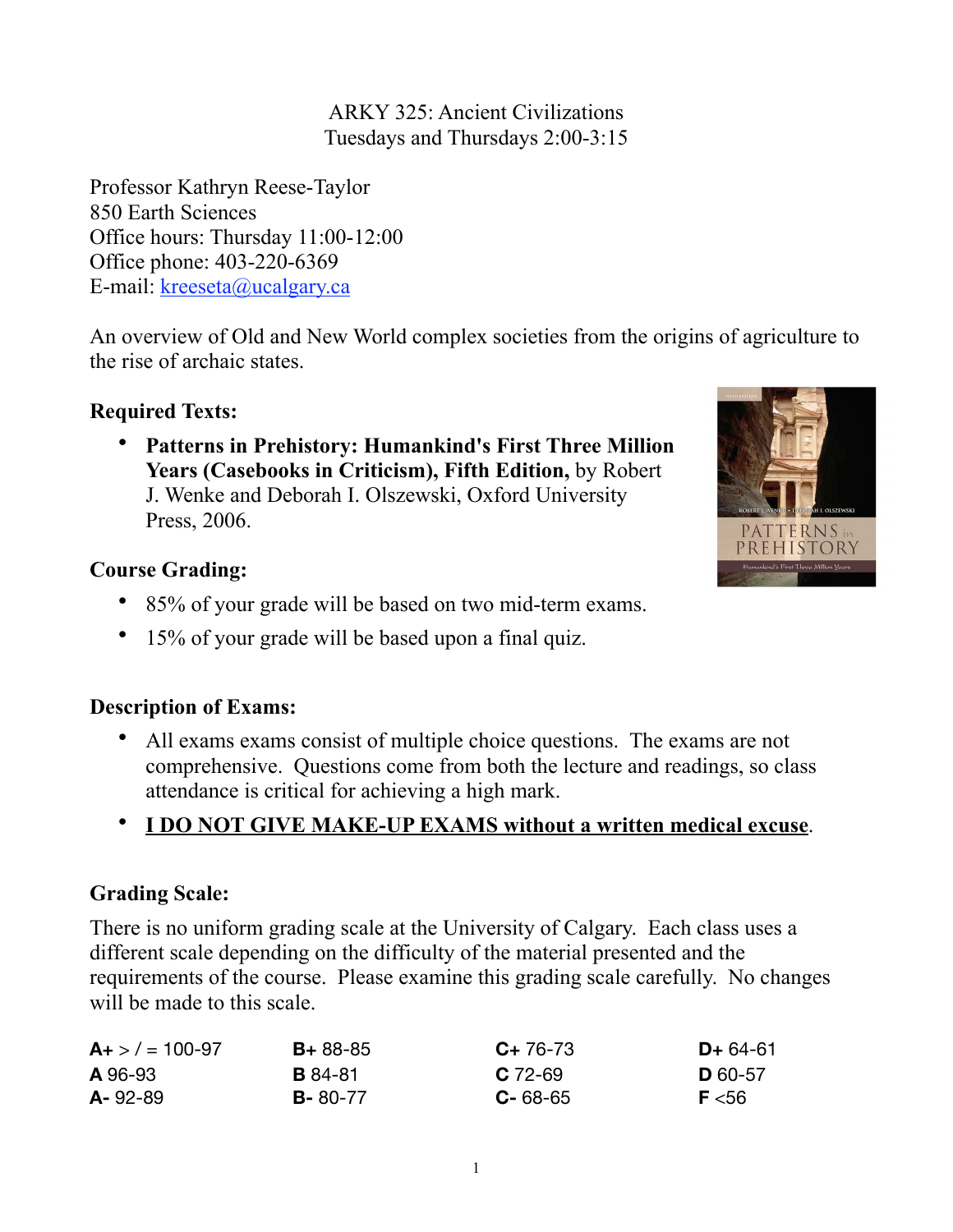#### **Student Accommodations**

 "It is the student's responsibility to request academic accommodations. If you are a student with a documented disability who may require academic accommodation and have not registered with the Disability Resource Centre, please contact their office at 220-8237. Students who have not registered with the Disability Resource Centre are not eligible for formal academic accommodation. You are also required to discuss your needs with your instructor no later than fourteen (14) days after the start of this course."

## **DEPARTMENT OF ARCHAEOLOGY**

### **STATEMENT OF INTELLECTUAL HONESTY**

**(With thanks to the Department of Anthropology for use of their Statement of Intellectual Honesty as our guide.)** 

Intellectual honesty is the cornerstone of the development and acquisition of knowledge. Knowledge is cumulative and further advances are predicated on the contributions of others. In the normal course of scholarship, these contributions are apprehended, critically evaluated and utilized as a foundation for further inquiry. Intellectual honesty demands that the contribution of others be acknowledged.

Essentially, plagiarism is a form of cheating that involves submitting or presenting work in a course as if it were the student's own done expressly for that particular course when, in fact, it is not. Most commonly plagiarism exists when:

- the work submitted or presented was done, in whole or in part, by an individual other than the one submitting or presenting the work (this includes having another person impersonate the student or otherwise substituting the work of another for one's own in an examination or test).
- parts of the work are taken from another source without references to the original author.
- the whole work is copied from another source and/or
- a student submits or presents work in one course which has also been submitted in another course (even though it may be entirely the work of that student) without the express consent of the instructors of the courses concerned.

While it is recognized that scholarly work often involves reference to the ideas, data and conclusions of other scholars, intellectual honesty requires that such references be explicitly and clearly noted. Plagiarism is an extremely serious academic offense.

The elementary rules of quotation and paraphrase are given below. There are further details and conventions of punctuation that you will need to look up in a manual of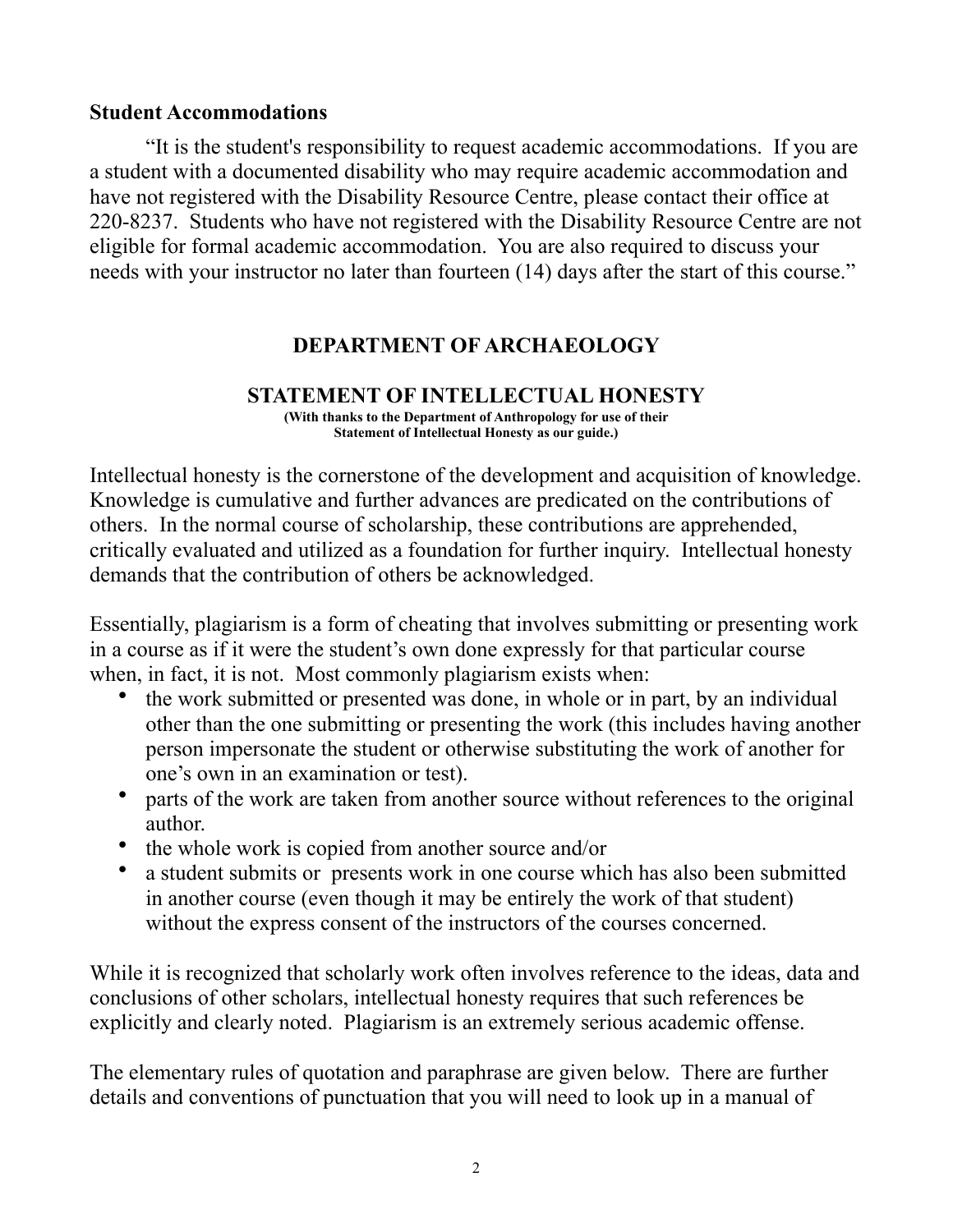style, but observance of these rules should assure compliance with contemporary standards of intellectual honesty.

• If you use more than four words from any source, put them in quotation marks and identify the source with a reference.

## EXAMPLE:

 It has been observed that "many tribes are, in a sense, ethnographic fictions"

```
 (Leach 1954: 291).
```
• If your direct quotation is more than three lines long, put it in block form, that is, left and right indented and single-spaced, without quotation marks and with a reference.

# EXAMPLE:

Malinowski thought of tribes as social systems with well defined boundaries. This conception of tribe was later to be challenged by one of his students, who observed that:

The ethnographer has often only managed to discern that existence of 'a tribe' because he took it as axiomatic that this kind of cultural entity must exist (Leach 1954: 291).

• To paraphrase the work of another means to present the same train of thought and evidence, but rephrased into your own words. Whenever you do this, you must include a note or reference to the source. A common mistake is to break up an author's words, and rearrange them slightly, passing them off as your own. This is wrong, even if you include a note or reference to the source. To do this for more than a few words is to commit plagiarism.

Below are three passages. The first is an excerpt from E.A. Leach, *Political Systems of Highland Burma*. The second is an improper paraphrase of the passage that would be considered plagiarism. The third is a proper paraphrase.

• It is largely an academic fiction to suppose that in a 'normal' ethnographic situation one ordinarily finds distinct 'tribes' distributed on the map in orderly fashion with clear-cut boundaries between them. I agree of course that